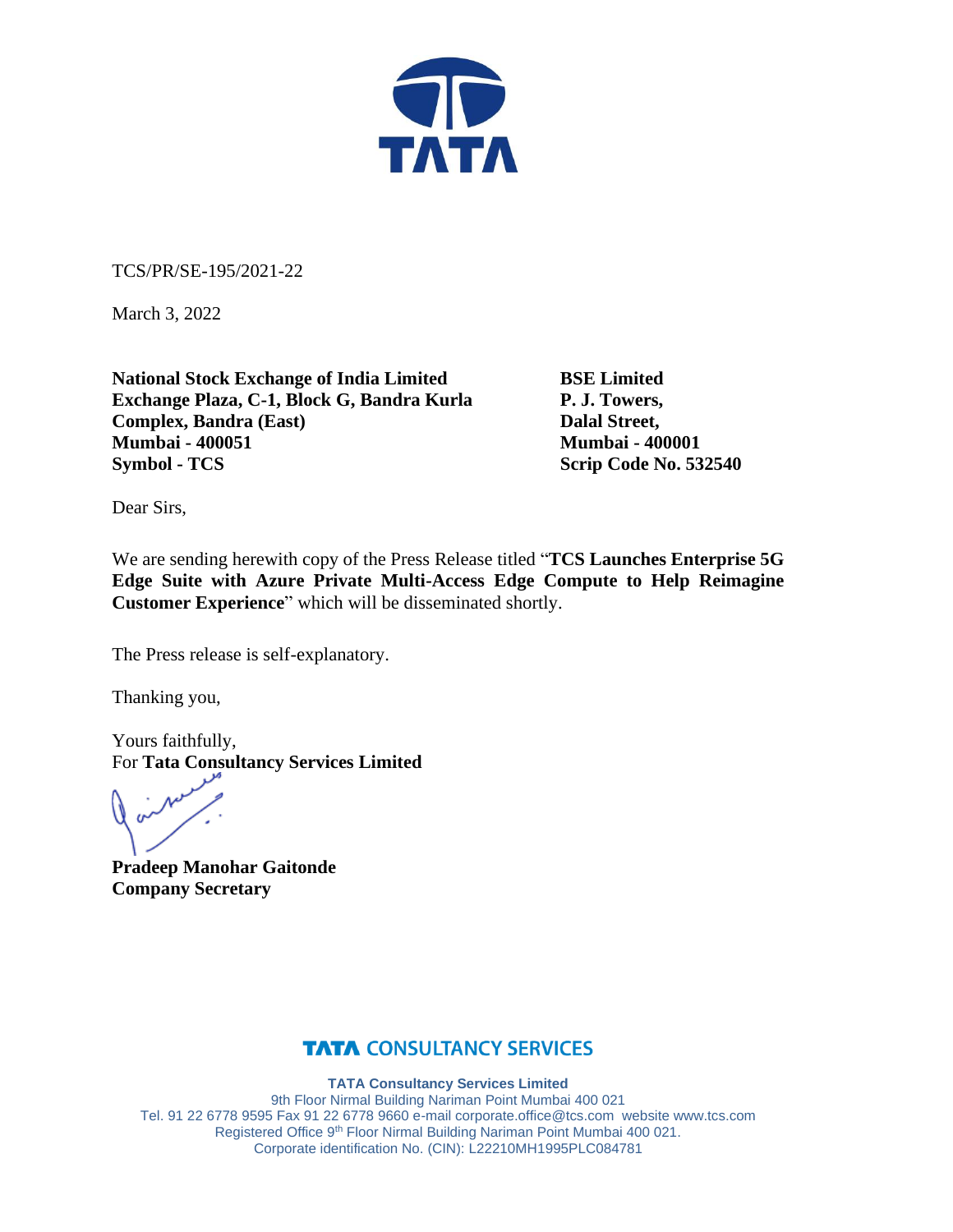

For immediate use Press Release

## **TCS Launches Enterprise 5G Edge Suite with Azure Private Multi-Access Edge Compute to Help Reimagine Customer Experience**

*Tata Consultancy Services' Solution Suite Helps Enterprises Synthesize 5G Connectivity with New Technologies, to Transform the Way Customers Consume Products and Reimagine Experiences*

**MUMBAI, March 03, 2022:** Tata Consultancy Services (TCS) (BSE: 532540, NSE: TCS) announced the launch of its Enterprise 5G Edge suite of solutions with Microsoft Azure private mobile edge computing (private MEC). The TCS suite brings together comprehensive capabilities that help enterprises design, integrate, implement, and operate an enterprise 5G edge ecosystem using the Azure private MEC solution and exploit the edge computing advantages for 5G applications.

The new offering serves various industry verticals, bringing together enterprise assessment toolkits for edge and 5G readiness, and edge-native solutions ranging from industrial automation, quality detection, loss prevention, real-time video surveillance, autonomous vehicle management, digital farming, remote field assistance, smart factories, assisted living, immersive experiences with virtual and augmented reality, and more.

The Enterprise 5G Edge suite combines TCS applications with the Azure private MEC solution to help enterprises gain newfound intelligence at the edge, resulting in new network-aware and responsive application capabilities. The offering brings together TCS' IP-enabled automation-driven designs, AI-based modeling and simulations, zero touch provisioning and operation of enterprise 5G edge ecosystem and the new edge platform, securely integrated with enterprise infrastructure.

Microsoft Azure private MEC combines the Azure Private 5G Core running on Azure Stack Edge with other network functions, applications, and edge-optimized Azure IoT services to deliver a broad portfolio of high performance, ultra-low latency solutions that address the modern business needs of enterprises.

TCS will bring the Microsoft Azure technology products in its Pace Ports™, a global network of co-innovation hubs that bring together a collaborative ecosystem of startups, technology partners, and academia, to spur innovation, enabling enterprises to embrace digital transformation and a culture of accelerated innovation for better outcomes.

"*Innovations in the area of 5G and Edge Computing will enable enterprises to transform into real-time, resilient and adaptable businesses. We are delighted to launch the TCS Enterprise 5G Edge suite, which allows enterprises to exploit Microsoft's private MEC ecosystem and provides the lifecycle capabilities required for applications and smart devices to take advantage of private 5G networks*," said **Kamal Bhadada, Business Group Head, Communications, Media and Information Services, TCS**.

"*TCS' new Enterprise 5G Edge suite, in collaboration with Azure private MEC, helps rapidly deploy private 5G networks and develop new applications for enterprises. We look forward to working with TCS on these opportunities*," said **Shriraj Gaglani, General Manager, Microsoft Azure for Operators**.

TCS' Microsoft Business Unit works with customers worldwide to accelerate their multi-horizon cloud transformation journeys. TCS has completed over 1,000 successful Azure engagements for more than 225 global customers. TCS recently won the 2021 Microsoft Partner of the Year Award for Azure Intelligent Cloud in France, the Dynamics 365 Field Service in the U.S. Additionally, it is a designated Microsoft Azure Expert Managed Service Partner, recognizing TCS' expertise in delivering the highest quality of service on Azure. Its over 50,000 professionals deliver industry-focused solutions—all powered by the Microsoft Cloud.

To learn more about the TCS Microsoft Business Unit, visit tcs.com/microsoft-business-unit.